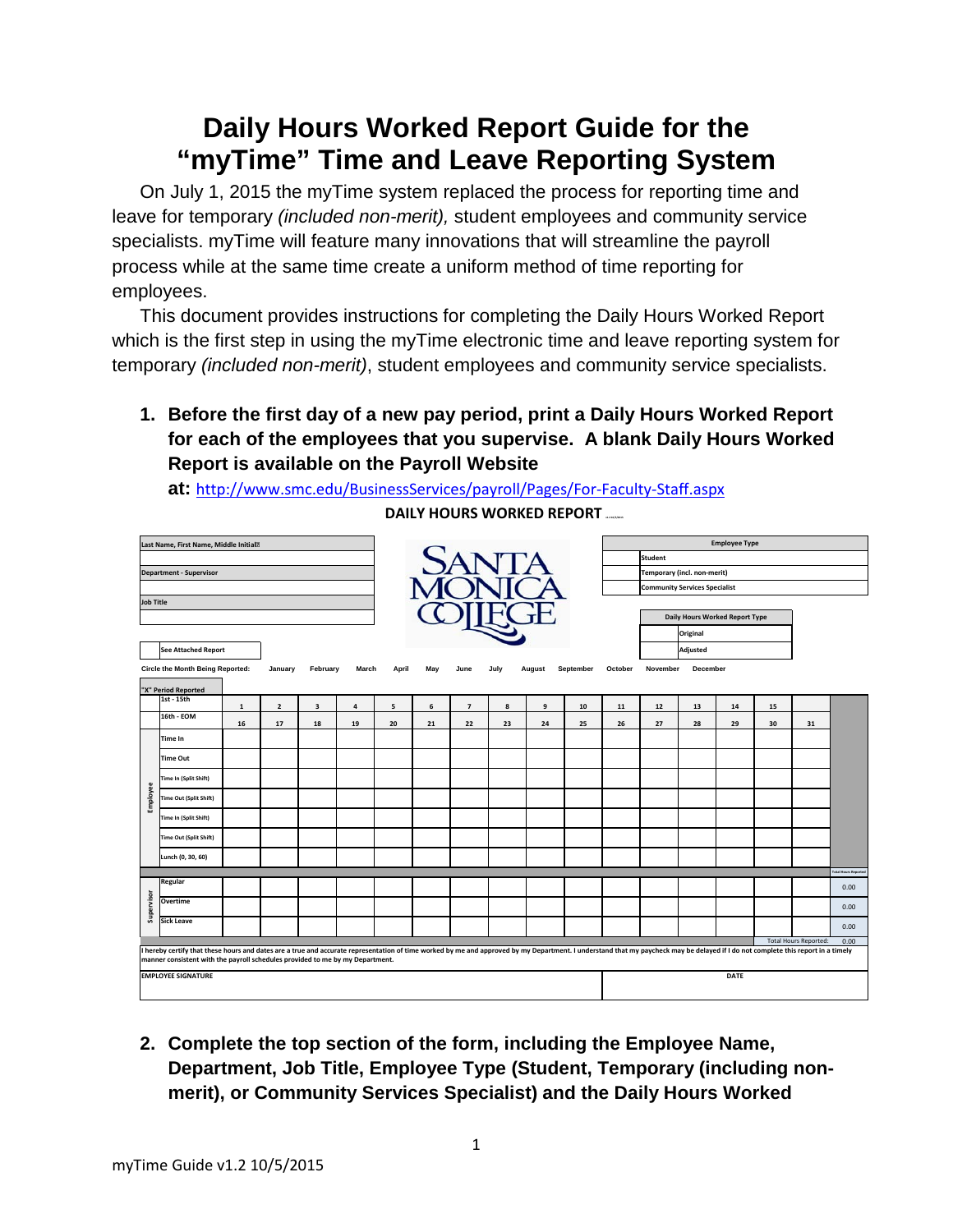**Report Type (either original or adjusted). Also circle the month that is being reported and indicate whether the report is for the**  $1^{st}$  **–**  $15^{th}$  **or the**  $16^{th}$  **– end of the month (EOM).** 



You may find it useful to download a blank form and create a template for your department that you can save and re-use each pay period. There are some fields on the form that you can complete and save so that you don't need to fill these out again each pay period.

For example, in the top left corner of the form is a section for the employee name, department and job title. You may want to type this information in the form and save a copy for each employee where you can easily access it.

When the new pay period starts, you can simply print each employee's form and have it available for them prior to their first shift.

If you only have student workers, or only have temporary employees, you may want to mark the appropriate box in that section and save it on your template as well.

## **3. Keep the Daily Hours Worked Reports in an area that is accessible and convenient for both you and the employees you supervise during the pay period.**

Your employees will need to access their form at least twice each working day to log their time in and time out, and you as the supervisor also need the report available to verify the hours worked each day.

**4. Each day the employee works they will locate their Daily Hours Worked Report and note the actual time they are starting their shift in the column that corresponds to the current day of the month.** 

For example, an employee arrives for work at 8:00am on Wednesday, October  $8<sup>th</sup>$ . The employee would locate the column on the report labeled "8" and enter 8:00am in the "Time In" box in the column representing the  $8<sup>th</sup>$  day of the current month.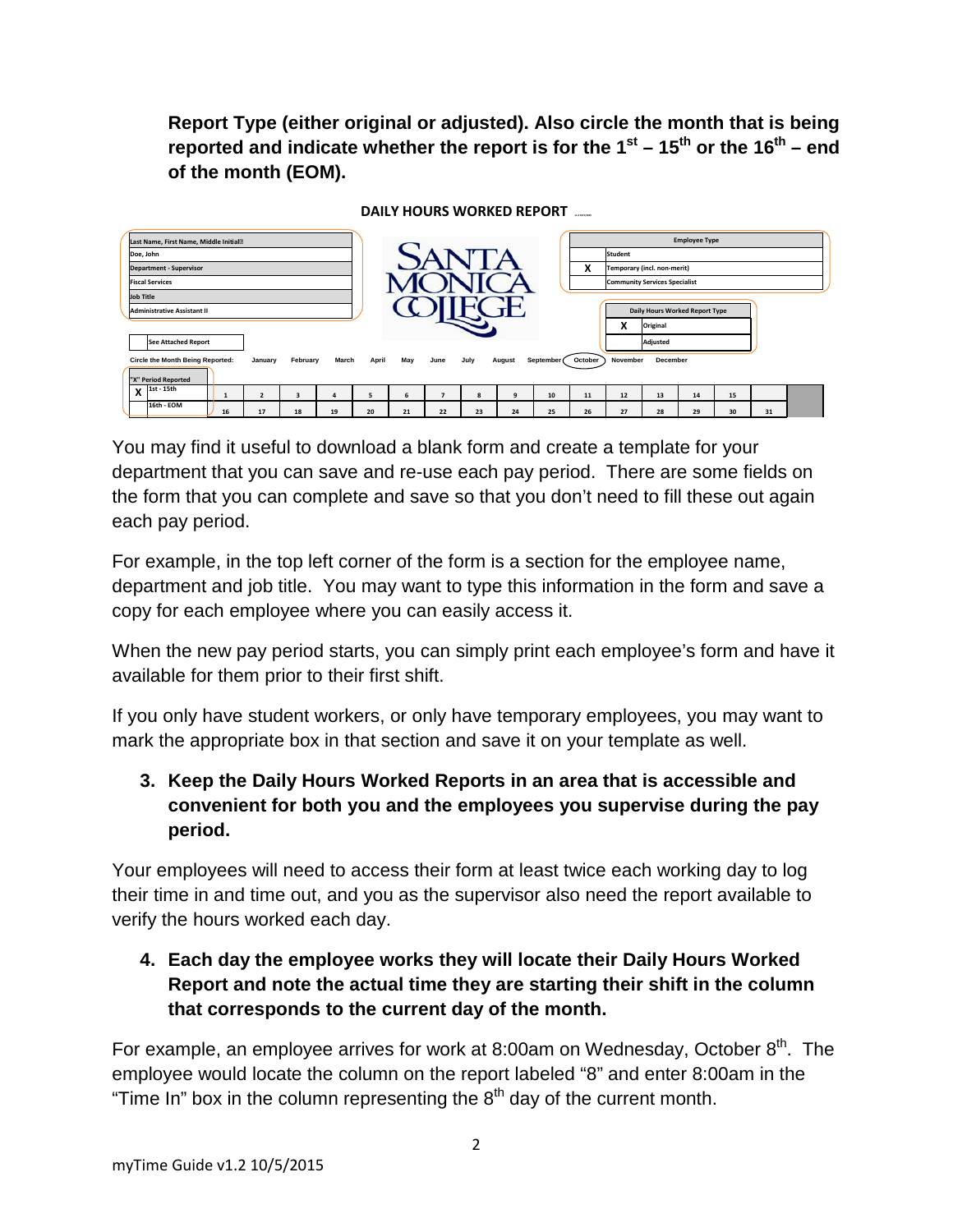## **5. At the end of the work period, the employee returns to their Daily Hours Worked Report and will**

- a. Enter the "Time Out" in the appropriate column and box.
- b. Indicate the number of minutes they took for a lunch break (0, 30, or 60).

|            | <b>Circle the Month Being Reported:</b> |              | January        | February | March          | April | May                          | June           | July    | August | September (October) |    | November | December |    |    |    |                             |
|------------|-----------------------------------------|--------------|----------------|----------|----------------|-------|------------------------------|----------------|---------|--------|---------------------|----|----------|----------|----|----|----|-----------------------------|
|            | "X" Period Reported                     |              |                |          |                |       |                              |                |         |        |                     |    |          |          |    |    |    |                             |
| X          | 1st - 15th                              | $\mathbf{1}$ | $\overline{2}$ | 3        | $\overline{a}$ | 5     | 6                            | $\overline{7}$ | 8       | 9      | 10                  | 11 | $12$     | 13       | 14 | 15 |    |                             |
|            | 16th - EOM                              | 16           | 17             | 18       | 19             | 20    | 21                           | 22             | 23      | 24     | 25                  | 26 | 27       | 28       | 29 | 30 | 31 |                             |
|            | Time In                                 |              |                |          |                |       |                              |                | 8:00 AM |        |                     |    |          |          |    |    |    |                             |
|            | Time Out                                |              |                |          |                |       |                              |                | 3:30 PM |        |                     |    |          |          |    |    |    |                             |
|            | Time In (Split Shift)                   |              |                |          |                |       |                              |                |         |        |                     |    |          |          |    |    |    |                             |
| Employee   | <b>Time Out (Split Shift)</b>           |              |                |          |                |       |                              |                |         |        |                     |    |          |          |    |    |    |                             |
|            | Time In (Split Shift)                   |              |                |          |                |       |                              |                |         |        |                     |    |          |          |    |    |    |                             |
|            | Time Out (Split Shift)                  |              |                |          |                |       |                              |                |         |        |                     |    |          |          |    |    |    |                             |
|            | Lunch (0, 30, 60)                       |              |                |          |                |       |                              |                | 30      |        |                     |    |          |          |    |    |    |                             |
|            |                                         |              |                |          |                |       |                              |                |         |        |                     |    |          |          |    |    |    | <b>Total Hours Reported</b> |
|            | Regular                                 |              |                |          |                |       |                              |                | 7.00    |        |                     |    |          |          |    |    |    | 7.00                        |
| Supervisor | Overtime                                |              |                |          |                |       |                              |                |         |        |                     |    |          |          |    |    |    | 0.00                        |
|            | <b>Sick Leave</b>                       |              |                |          |                |       |                              |                |         |        |                     |    |          |          |    |    |    | 0.00                        |
|            |                                         |              |                |          |                |       | <b>Total Hours Reported:</b> | 7.00           |         |        |                     |    |          |          |    |    |    |                             |

For example, the same employee took a 30 minute lunch and ends the work day at 3:30pm. The employee would go back to their Daily Hours Worked Report and enter 3:30pm in the "Time Out" box in the column representing the  $8<sup>th</sup>$  day of the month.

The employee would also indicate that a 30 minute lunch was taken in the box labeled "Lunch" for the  $8<sup>th</sup>$  day of the month. There is no requirement or place on this report to record the time the employee left for lunch and when they returned. That data is not collected that data on this form, only the length of the lunch period taken.

In summary, each work day the employee will be entering information in one column of the report. The box to record Time In, Time Out and Lunch are all in the same column for each work day.

**6. A student working a split shift to accommodate their course schedule will use the boxes labeled Time In (split shift) and Time Out (split shift) to report their second or third in and out times.**

This situation will not apply to everyone, if it does not apply, just leave the boxes blank.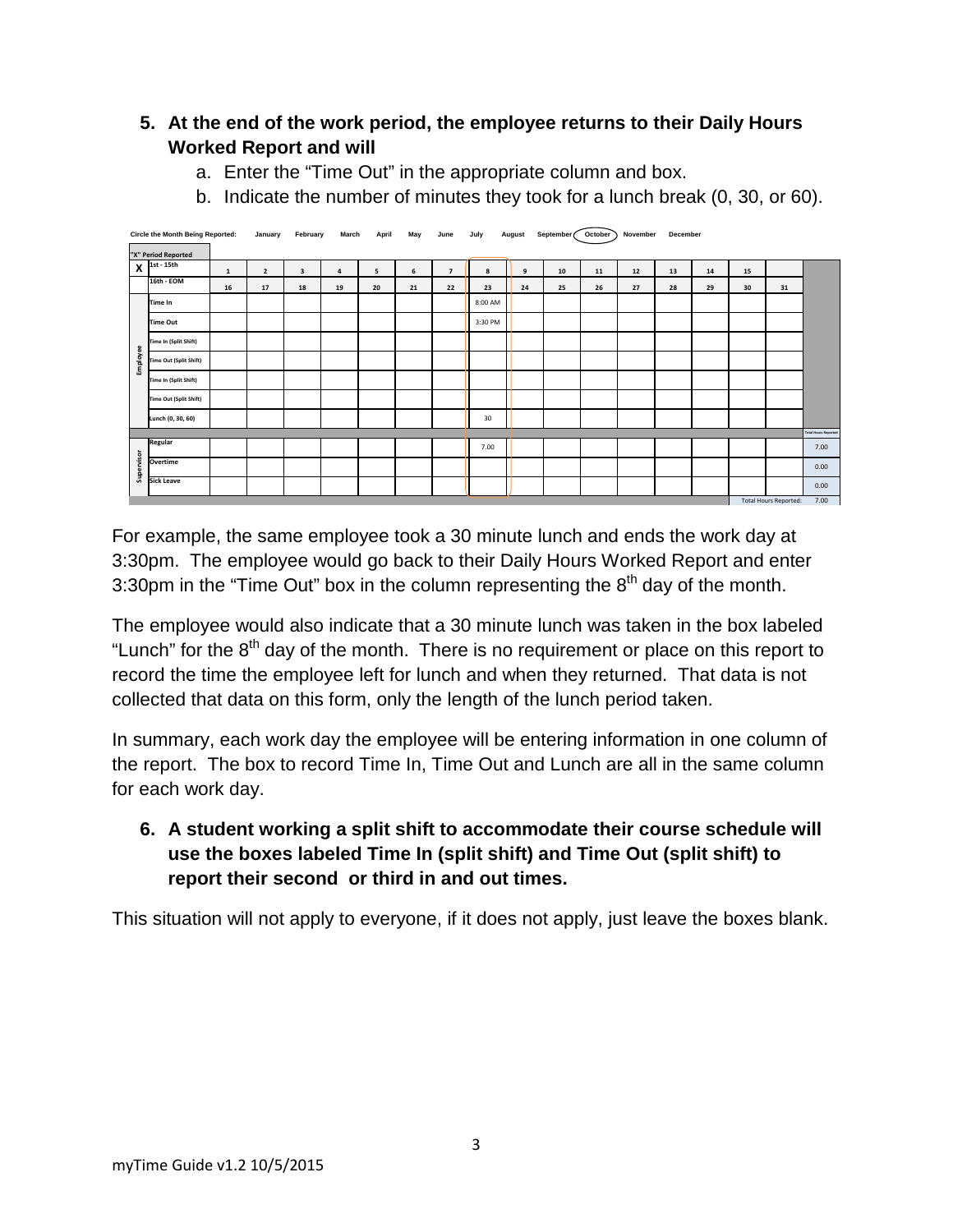| <b>Circle the Month Being Reported:</b> |                           |             | January        | February | March | April | May | June           | July    | August | September ( | October ) | November | December |    |    |                              |                             |
|-----------------------------------------|---------------------------|-------------|----------------|----------|-------|-------|-----|----------------|---------|--------|-------------|-----------|----------|----------|----|----|------------------------------|-----------------------------|
| "X" Period Reported                     |                           |             |                |          |       |       |     |                |         |        |             |           |          |          |    |    |                              |                             |
|                                         | $X$ <sup>1st - 15th</sup> | $\mathbf 1$ | $\overline{2}$ | 3        | 4     | 5     | 6   | $\overline{7}$ | 8       | 9      | 10          | 11        | 12       | 13       | 14 | 15 |                              |                             |
|                                         | 16th - EOM                | 16          | 17             | 18       | 19    | 20    | 21  | 22             | 23      | 24     | 25          | 26        | 27       | 28       | 29 | 30 | 31                           |                             |
|                                         | Time In                   |             |                |          |       |       |     |                | 8:00 AM |        |             |           |          |          |    |    |                              |                             |
|                                         | Time Out                  |             |                |          |       |       |     |                | 1:00 PM |        |             |           |          |          |    |    |                              |                             |
|                                         | Time In (Split Shift)     |             |                |          |       |       |     |                | 3:00 PM |        |             |           |          |          |    |    |                              |                             |
| Employee                                | Time Out (Split Shift)    |             |                |          |       |       |     |                | 5:00 PM |        |             |           |          |          |    |    |                              |                             |
|                                         | Time In (Split Shift)     |             |                |          |       |       |     |                |         |        |             |           |          |          |    |    |                              |                             |
|                                         | Time Out (Split Shift)    |             |                |          |       |       |     |                |         |        |             |           |          |          |    |    |                              |                             |
|                                         | Lunch (0, 30, 60)         |             |                |          |       |       |     |                | 30      |        |             |           |          |          |    |    |                              |                             |
|                                         |                           |             |                |          |       |       |     |                |         |        |             |           |          |          |    |    |                              | <b>Total Hours Reported</b> |
|                                         | Regular                   |             |                |          |       |       |     |                | 6.50    |        |             |           |          |          |    |    |                              | 6.50                        |
| Supervisor                              | Overtime                  |             |                |          |       |       |     |                |         |        |             |           |          |          |    |    |                              | 0.00                        |
|                                         | <b>Sick Leave</b>         |             |                |          |       |       |     |                |         |        |             |           |          |          |    |    |                              | 0.00                        |
|                                         |                           |             |                |          |       |       |     |                |         |        |             |           |          |          |    |    | <b>Total Hours Reported:</b> | 6.50                        |

- **7. Periodically, the supervisor will review the Daily Hours Worked Reports to calculate and report the number of regular and overtime hours worked each day.**
- **8. Any paid sick leave used during the period will also be reported on the Daily Hours Worked Report by the supervisor entering the number of hours used in the Sick Leave box that corresponds to the date that the leave was used.**

| Circle the Month Being Reported: |                               |             | January                 | February                | March | April | May | June           | July    | August | September (October) |    | November | December |    |    |                              |                             |
|----------------------------------|-------------------------------|-------------|-------------------------|-------------------------|-------|-------|-----|----------------|---------|--------|---------------------|----|----------|----------|----|----|------------------------------|-----------------------------|
|                                  | "X" Period Reported           |             |                         |                         |       |       |     |                |         |        |                     |    |          |          |    |    |                              |                             |
| X                                | 1st - 15th                    | $\mathbf 1$ | $\overline{\mathbf{2}}$ | $\overline{\mathbf{3}}$ | 4     | 5     | 6   | $\overline{7}$ | 8       | 9      | 10                  | 11 | 12       | 13       | 14 | 15 |                              |                             |
|                                  | 16th - EOM                    | 16          | 17                      | 18                      | 19    | 20    | 21  | 22             | 23      | 24     | 25                  | 26 | 27       | 28       | 29 | 30 | 31                           |                             |
|                                  | Time In                       |             |                         |                         |       |       |     |                | 8:00 AM |        |                     |    |          |          |    |    |                              |                             |
|                                  | <b>Time Out</b>               |             |                         |                         |       |       |     |                | 3:30 PM |        |                     |    |          |          |    |    |                              |                             |
|                                  | Time In (Split Shift)         |             |                         |                         |       |       |     |                |         |        |                     |    |          |          |    |    |                              |                             |
| Employee                         | <b>Time Out (Split Shift)</b> |             |                         |                         |       |       |     |                |         |        |                     |    |          |          |    |    |                              |                             |
|                                  | Time In (Split Shift)         |             |                         |                         |       |       |     |                |         |        |                     |    |          |          |    |    |                              |                             |
|                                  | Time Out (Split Shift)        |             |                         |                         |       |       |     |                |         |        |                     |    |          |          |    |    |                              |                             |
|                                  | Lunch (0, 30, 60)             |             |                         |                         |       |       |     |                | 30      |        |                     |    |          |          |    |    |                              |                             |
|                                  |                               |             |                         |                         |       |       |     |                |         |        |                     |    |          |          |    |    |                              | <b>Total Hours Reported</b> |
|                                  | Regular                       |             |                         |                         |       |       |     |                | 7.00    |        |                     |    |          |          |    |    |                              | 7.00                        |
| Supervisor                       | Overtime                      |             |                         |                         |       |       |     |                |         |        |                     |    |          |          |    |    |                              | 0.00                        |
|                                  | Sick Leave                    |             |                         |                         |       |       |     |                | 1.00    |        |                     |    |          |          |    |    |                              | 1.00                        |
|                                  |                               |             |                         |                         |       |       |     |                |         |        |                     |    |          |          |    |    | <b>Total Hours Reported:</b> | 8.00                        |

- In addition to reporting paid sick leave hours used in the appropriate box on the report, an approved Report of Absence form needs to be attached to the Daily Hours Worked Report and submitted to the Payroll Department per the appropriate payroll schedules.
	- **9. When the pay period is complete, the employee will sign and date the Daily Hours Worked Report.**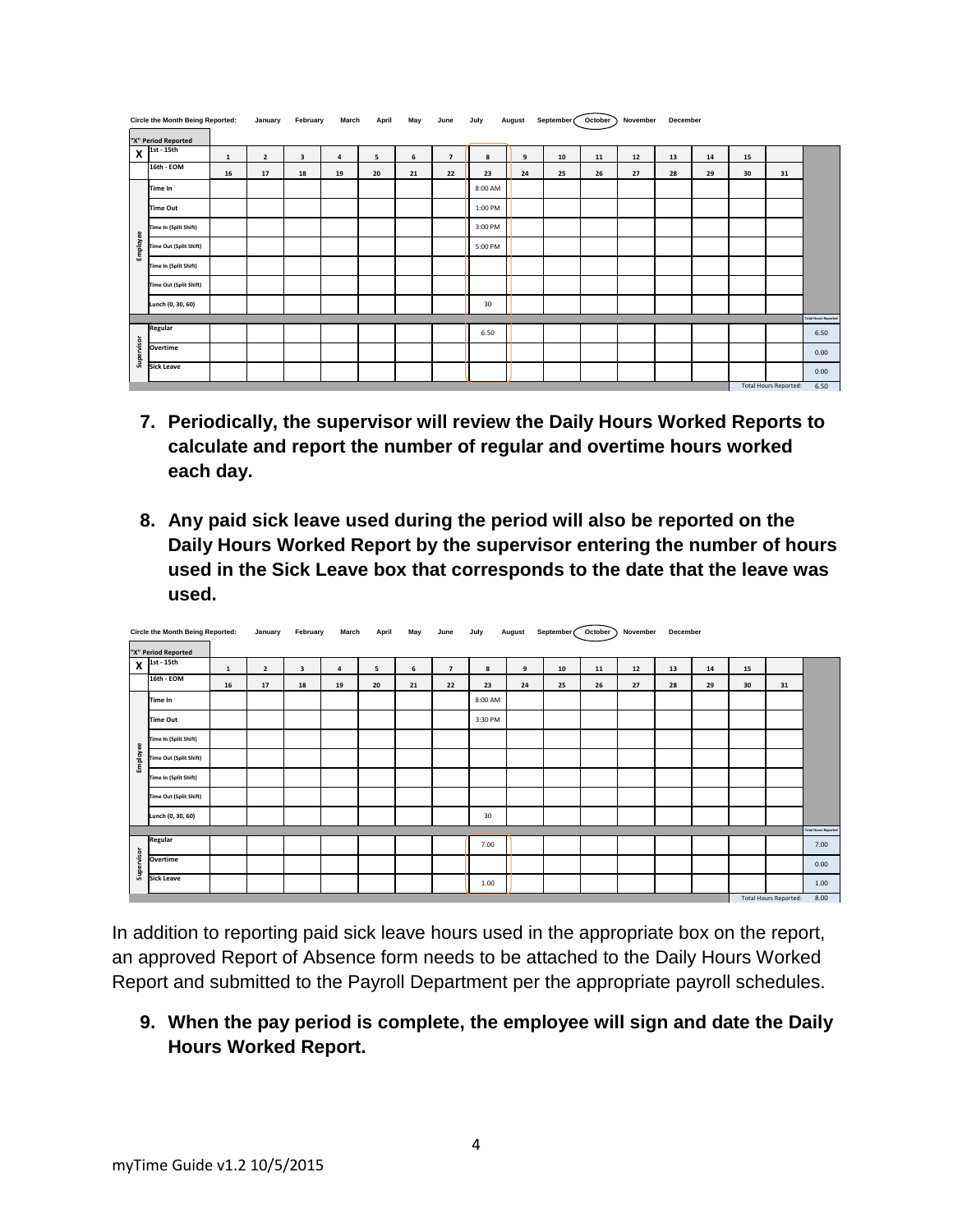| If hereby certify that these hours and dates are a true and accurate representation of time worked by me and approved by my Department. I understand that my paycheck may be delayed if I do not complete this report in a tim<br>manner consistent with the payroll schedules provided to me by my Department. |                  |
|-----------------------------------------------------------------------------------------------------------------------------------------------------------------------------------------------------------------------------------------------------------------------------------------------------------------|------------------|
| <b>EMPLOYEE SIGNATURE</b>                                                                                                                                                                                                                                                                                       | DATE             |
| -Yohn ''Ioc                                                                                                                                                                                                                                                                                                     | October 15, 2015 |
|                                                                                                                                                                                                                                                                                                                 |                  |

- **10.At the end of the pay period after the employee has signed off on the report, the supervisor will enter the total paid hours of each type (regular, overtime and sick leave) recorded on the Daily Hours Worked Report in the myTime electronic time and leave reporting system.** 
	- *a. Please refer to the myTime user manual for information on how to use the myTime system.*
	- *b. Note: You can access myTime off site through any internet connection.*
- **11.After the time and leave is entered and approved by the supervisor or proxy in myTime, send the original Daily Hours Worked Report to the Payroll Department for verification and storage.**

## **ADJUSTED REPORT**

Adjusted Daily Hours Worked Reports will be used to correct errors or omissions in the original processing of a pay period. The Daily Hours Worked Report will be required to report the correction and the employee must sign that report. These adjustments will require special handling by the Supervisor and the Payroll Department so it is very important that you make every effort to submit a complete and accurate accounting of time and leave in the myTime system at the time the data is submitted for the original payroll.

If an adjustment to the original payroll is required, fill in the employee information, indicate the employee type and indicate in the Daily Hours Worked Report Type section that this is an "adjusted" report.



**DAILY HOURS WORKED REPORT** 

Circle the month the adjusted report is for, and indicate 1st-15th or  $16<sup>th</sup>$ -EOM.